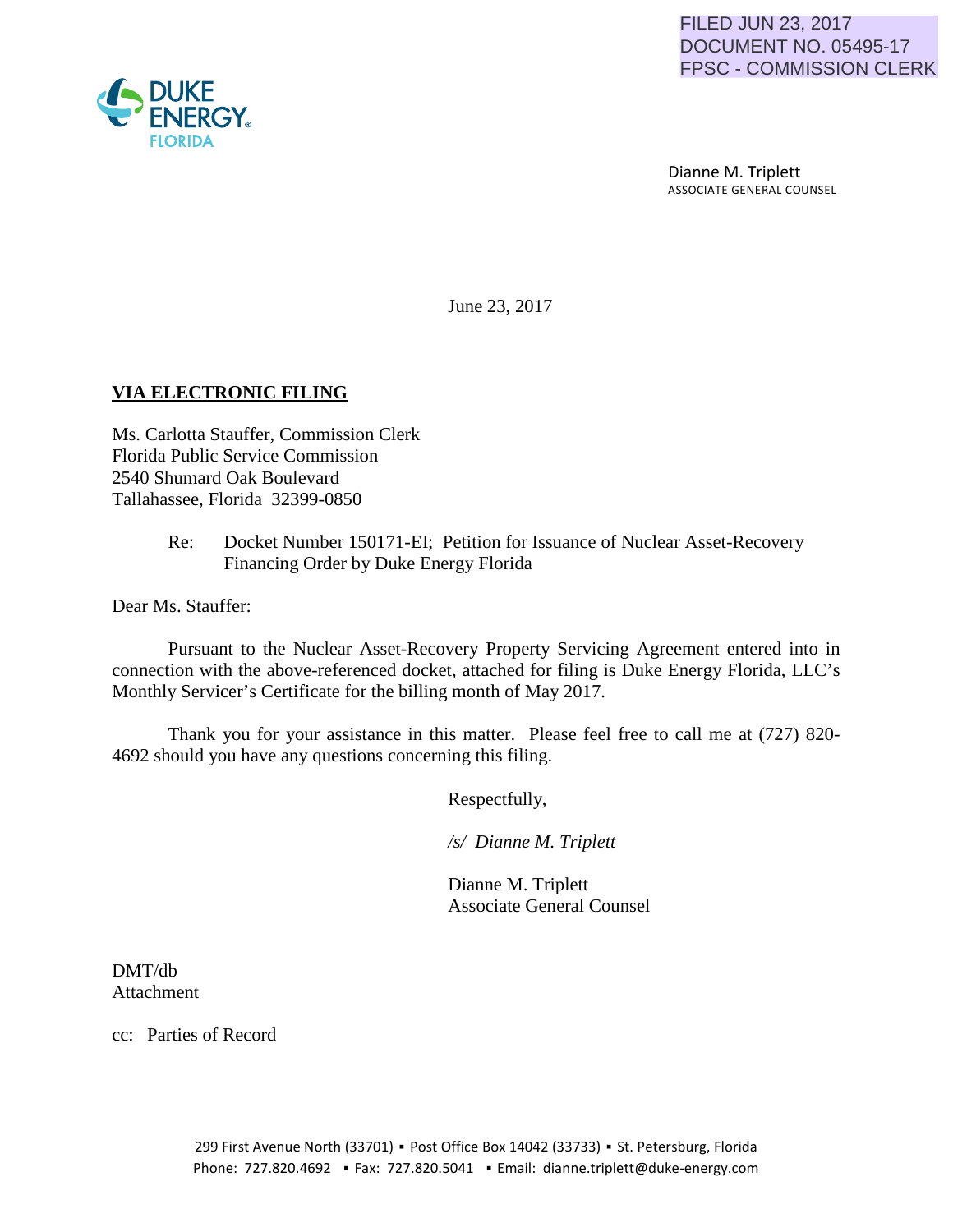## **MONTHLY SERVICER'S CERTIFICATE**

### **DUKE ENERGY FLORIDA PROJECT FINANCE, LLC**

### \$1,294,290,000 Series **A** Senior Secured Nuclear Asset-Recovery Bonds

Pursuant to SECTlON 3.01(b) of the Nuclear Asset-Recovery Property Serviclns Asreement dated as of June 22, 2016 by and between Duke Energy Florida, Inc., as Servicer, and Ouke Energy Florida Project Finance, LLC, as Issuer (the "Servicing Agreement"), the Servicer does hereby certify as follows:

Capitalized terms used but not defined in this Monthly Servicer's Certificate have their respective meanings as set forth in the Servicing Agreement. References herein to certain sections and subsections are references to the respective sections or subsections of the Servicing Agreement.

Current BILLING MONTH: May 2017

#### Current BllUNG MONTH: 4/29/2017 • 5/30/2017

| <b>Standard Billing for prior BILLING MONTH: April 2017</b>    |                    |       |  |
|----------------------------------------------------------------|--------------------|-------|--|
| <b>Residential Total Billed</b>                                | \$.<br>173,795,965 |       |  |
| Residential NUCLEAR ASSET-RECOVERY CHARGE ("NARC") Billed      | 3,405,935          | 1.96% |  |
| General Service Non-Demand Total Billed                        | 18,670,848         |       |  |
| General Service Non-Demand NARC Billed                         | 282,612            | 1.51% |  |
| <b>General Service Billed</b>                                  | 1,210,114          |       |  |
| <b>General Service NARC Billed</b>                             | 19,268             | 1.59% |  |
| General Service Demand Total Billed                            | 97,856,577         |       |  |
| General Service Demand NARC Billed                             | 1,845,723          | 1.89% |  |
| Curtailable Total Billed                                       | 832,540            |       |  |
| <b>Curtailable NARC Billed</b>                                 | 11,685             | 1.40% |  |
| <b>Interruptible Total Billed</b>                              | 10,437,637         |       |  |
| <b>Interruptible NARC Billed</b>                               | 227,727            | 2.18% |  |
| <b>Lighting Total Billed</b>                                   | 2,194,164          |       |  |
| <b>Lighting NARC Billed</b>                                    | 12,244             | 0.56% |  |
| YTD Net Write-offs as a % of Total Billed Revenue (see Note 1) |                    |       |  |
| Non-Residential Class Customer Write-offs                      |                    |       |  |
| Residential Class Customer Write-offs                          |                    |       |  |
| <b>Total Write-offs</b>                                        | 0.12%              |       |  |
| <b>Aggregate NARC Collections (see Note 2)</b>                 |                    |       |  |
| <b>Total NARC Remitted for Current BILLING MONTH</b>           |                    |       |  |
| <b>Residential NARC Collected</b>                              | \$<br>4,090,467    |       |  |
| General Service Non-Demand NARC Collected                      | 339,536            |       |  |
| <b>General Service NARC Collected</b>                          | 23,008             |       |  |
| General Service Demand NARC Collected                          | 2,216,396          |       |  |
| <b>Curtailable NARC Collected</b>                              | 14,641             |       |  |
| <b>Interruptible NARC Collected</b>                            | 273,302            |       |  |
| <b>Lighting NARC Collected</b>                                 | 14,641             |       |  |
| <b>Sub-Total of NARC Collected</b>                             | Ś.<br>6,971,991    |       |  |
| <b>Total Current NARC Collected and Remitted</b>               | \$<br>6,971,991    |       |  |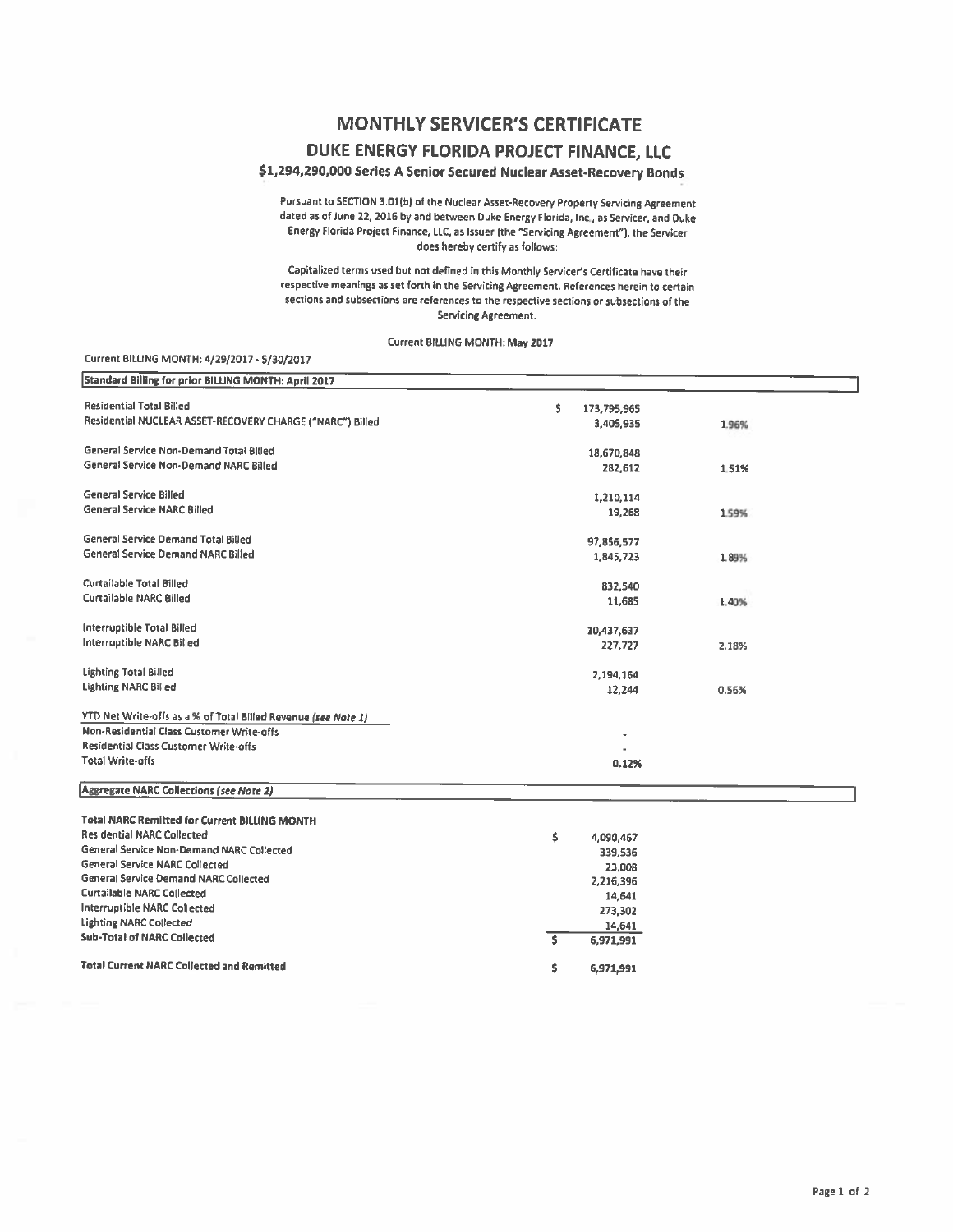Aggregate NARC Remittances for March 2017 BILLING MONTH Aggregate NARC Remittances for April 2017 BilLING MONTH Aggregate NARC Remittances for May 2017 BILLING MONTH Aggregate NARC Remittances for June 2017 BilliNG MONTH Aggregate NARC Remittances for July 2017 BILLING MONTH Aggregate NARC Remittances for August 2017 BilliNG MONTH **Total NARC Remittances** Current BILLING MONTH: 4/29/2017 • 5/30/2017

Executed as of this 23rd day of June 2017.

\$ 6,971,991 N/A N/A N/A 18,033,361

6,064,014 4,997,356

5

DUKE ENERGY FLORIDA, LLC, as Servicer

s

By:

David Doss

Director, Electric Utilit es and Infrastructure

\*\*Note 1: NARC Write-off not applied to individual customer classes. \*\*Note 2: NARC collections allocated based on prior month billings. CC: DUKE ENERGY FLORIDA PROJECT FINANCE, LLC